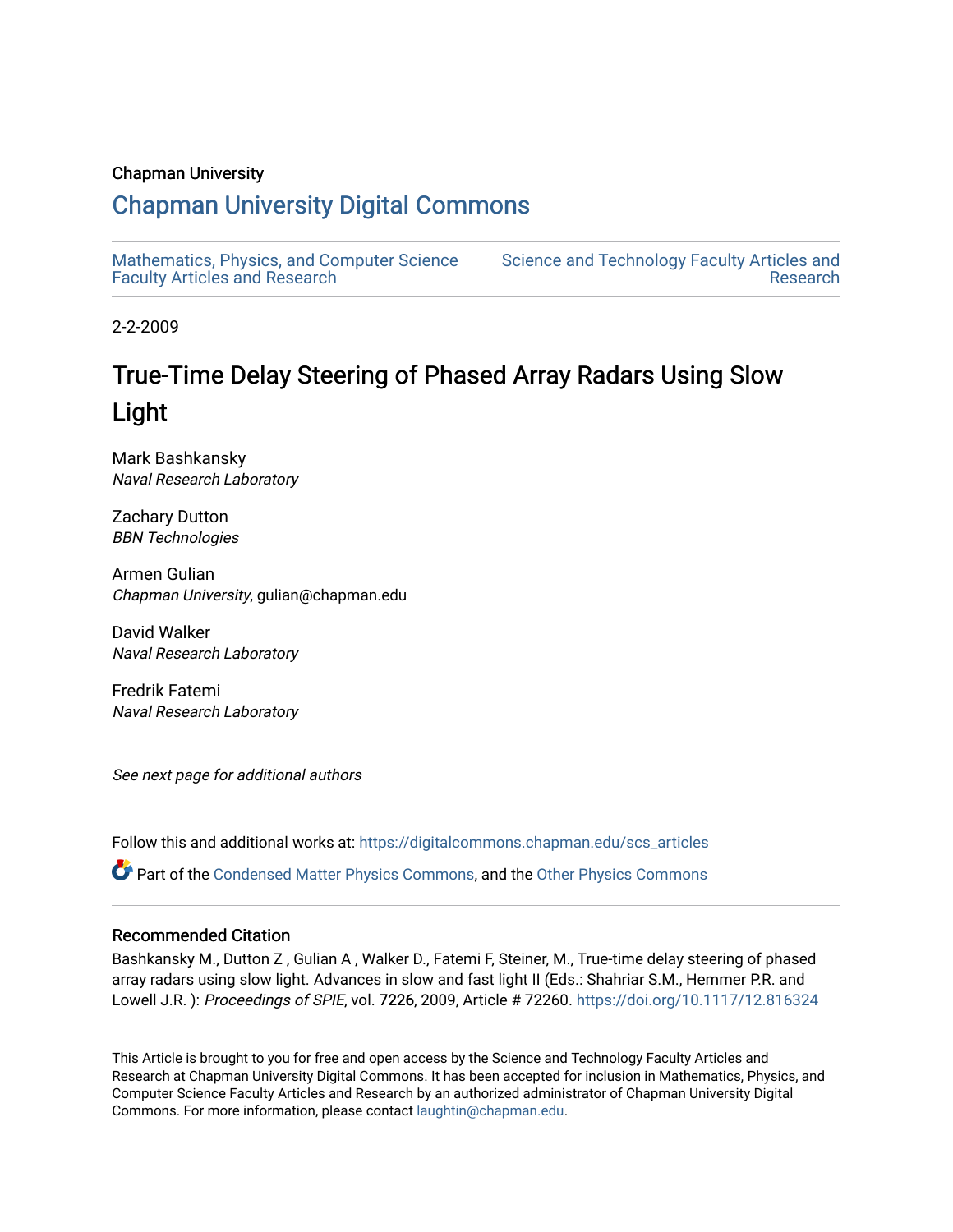## True-Time Delay Steering of Phased Array Radars Using Slow Light

## **Comments**

This article was originally published in Proceedings of SPIE Volume 7226, Advances in Slow and Fast Light II, in year.<https://doi.org/10.1117/12.816324>

## Copyright

Society of Photo-optical Instrumentation Engineers (SPIE)

## Authors

Mark Bashkansky, Zachary Dutton, Armen Gulian, David Walker, Fredrik Fatemi, and Michael Steiner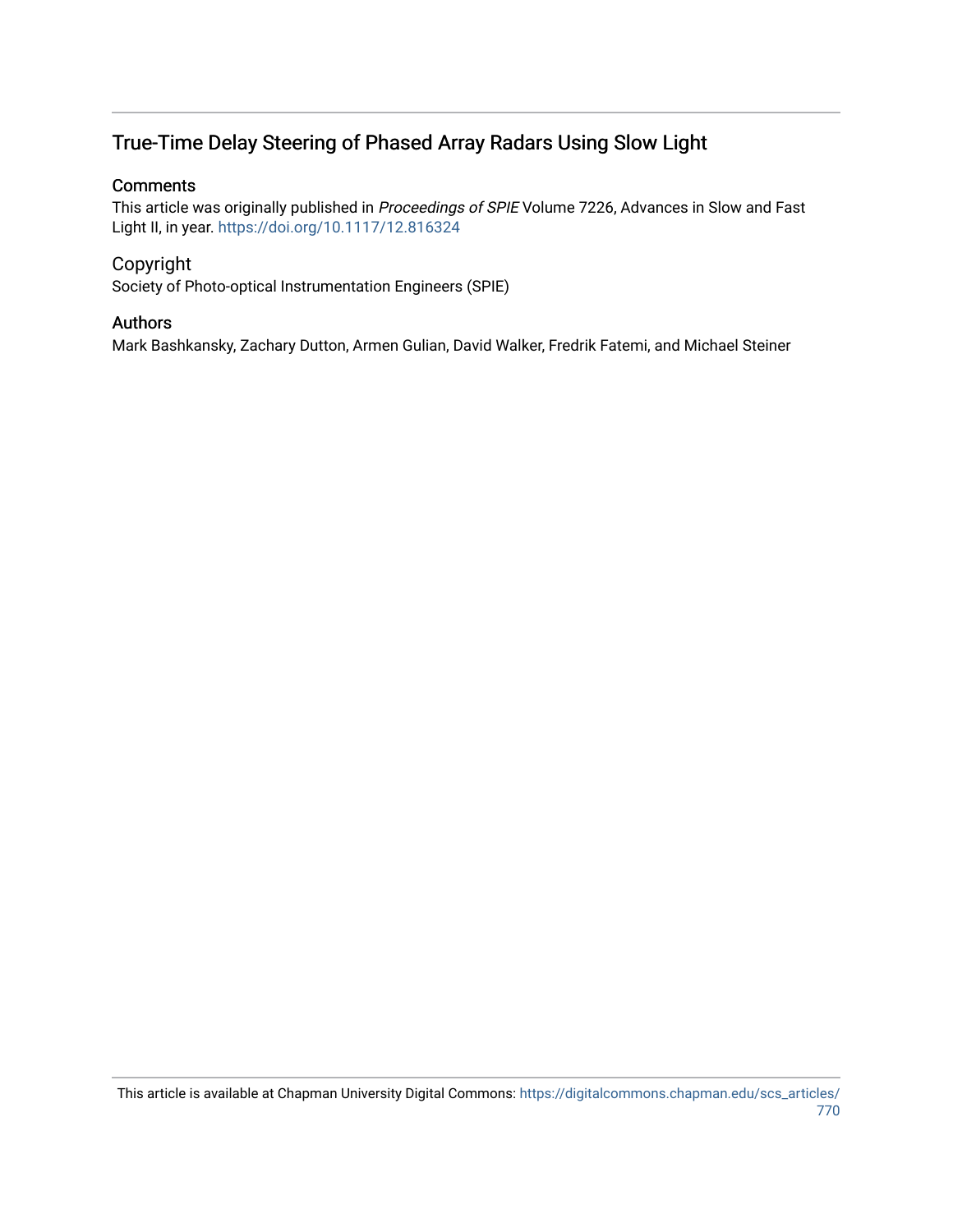## **True-Time Delay Steering of Phased Array Radars Using Slow Light**

Mark Bashkansky<sup>a</sup>, Zachary Dutton<sup>b</sup>, Armen Gulian<sup>c,d</sup>, David Walker<sup>c</sup>, Fredrik Fatemi<sup>e</sup>, and Michael Steiner<sup>c</sup>

> <sup>a</sup>Code 5613, Naval Research Laboratory, Washington, DC, 20375, USA; <sup>b</sup>BBN Technologies, Cambridge, MA 02138, USA;  $^c$ Code 5312, Naval Research Laboratory, Washington, DC, 20375, USA; <sup>d</sup>SFA, Inc., 20 South Wisner Street, Frederick, MD 21701, USA;  ${}^e$ Code 5654, Naval Research Laboratory, Washington, DC, 20375, USA;

#### **ABSTRACT**

Application of slow light linear delay to squint-free (true-time delay) steering of phased array radar antennae is discussed. Theoretical analysis is provided on true-time delay radar requirements, including delay precision, amplitude precision, and bandwidth. We also discuss an improvement to the slow light technique based on stimulated Brillouin scattering by using a Faraday rotator mirror that provides temporally stable, linear (with pump power) delay, applicable to practical implementations. Future directions are considered.

**Keywords:** Antenna arrays, radar, slow light, optical fibers, stimulated Brillouin scattering, Faraday rotator

#### **1. INTRODUCTION: RADAR AND SLOW LIGHT PHYSICS**

Phased array radars transmit and receive microwave radiation through an array of antenna elements. Via phase shifting each element by a different and precise amount, a narrow beam is coherently steered in a particular direction without the need for mechanical scanning of the antenna. However, phased arrays run into a fundamental limit in regards to the range resolution. The range resolution of a sensor utilizing pulses of a particular bandwidth B is  $R = c/2B$ , where c is the speed of light in vacuum. The mentioned limit comes about from an effect known as squinting, which is analogous to chromatic aberration and arises whenever high bandwidth signals are used (see Appendix A for more details). Slow light based on stimulated Brillouin scattering (SBS) is a strong contender for solving this problem, as it produces pure delays in a way that allows fast switching of the delay time. Birefringence in optical fibers induces polarization changes which destabilize the SBS delay, however as described in previous work, $1-4$  reflection from a Faraday rotator mirror may be used to cancel the effect of polarization changes. In this work, we review a tolerance analysis of true-time delay<sup>5</sup> and discuss the viability of this SBS-based slow light stabilization scheme for a demonstration of slow light as a true-time delay technique.

For a specific example of squinting, consider a one-dimensional array of antennae at positions  $x_i$ , then the appropriate phase shifts to steer a beam into direction  $\theta_0$  are  $\varphi_0^{(j)} = \omega_0 x_j \sin (\theta_0)/c$ , where  $\omega_0$  is the (central) RF carrier frequency. (The most commonly used in practice are S-band,  $\omega_0/2\pi \sim 3$  GHz, and Xband  $\omega_0/2\pi \sim 10$  GHz, so we will concentrate in this article on parameters associated with these bands.) For sufficiently large signal bandwidth B, applying phase shifts  $\varphi_0^{(j)}$  leads to squinting. The proper, frequencydependent shift required for beam steering is  $\varphi^{(j)} = \omega x_j \sin(\theta_0)/c$ , where  $\omega = \omega_0 + \delta$  and  $\delta \sim B$  represents a particular frequency component of the signal. By neglecting the frequency dependent part of  $\varphi^{(j)}$  (that is,  $\delta x_j$  sin  $(\theta_0)/c$ , different frequencies get steered into different angles leading to beam loss and distortion.

Examination of  $\varphi^{(j)}$  reveals that one needs to apply phase shifts which vary linearly with frequency  $\delta$  to steer all frequency components coherently into a single direction. If one were to apply varying pulse delays  $\tau^{(j)}$  at each element, for example via slow light, one automatically obtains the frequency dependent phase shifts necessary

Advances in Slow and Fast Light II, edited by Selim M. Shahriar, Philip R. Hemmer, John R. Lowell, Proc. of SPIE Vol. 7226, 72260A · © 2009 SPIE · CCC code: 0277-786X/09/\$18 · doi: 10.1117/12.816324

Further author information: (Send correspondence to A.G.)

A.G.: E-mail: armen.gulian@nrl.navy.mil, Telephone: 1 202 404 1944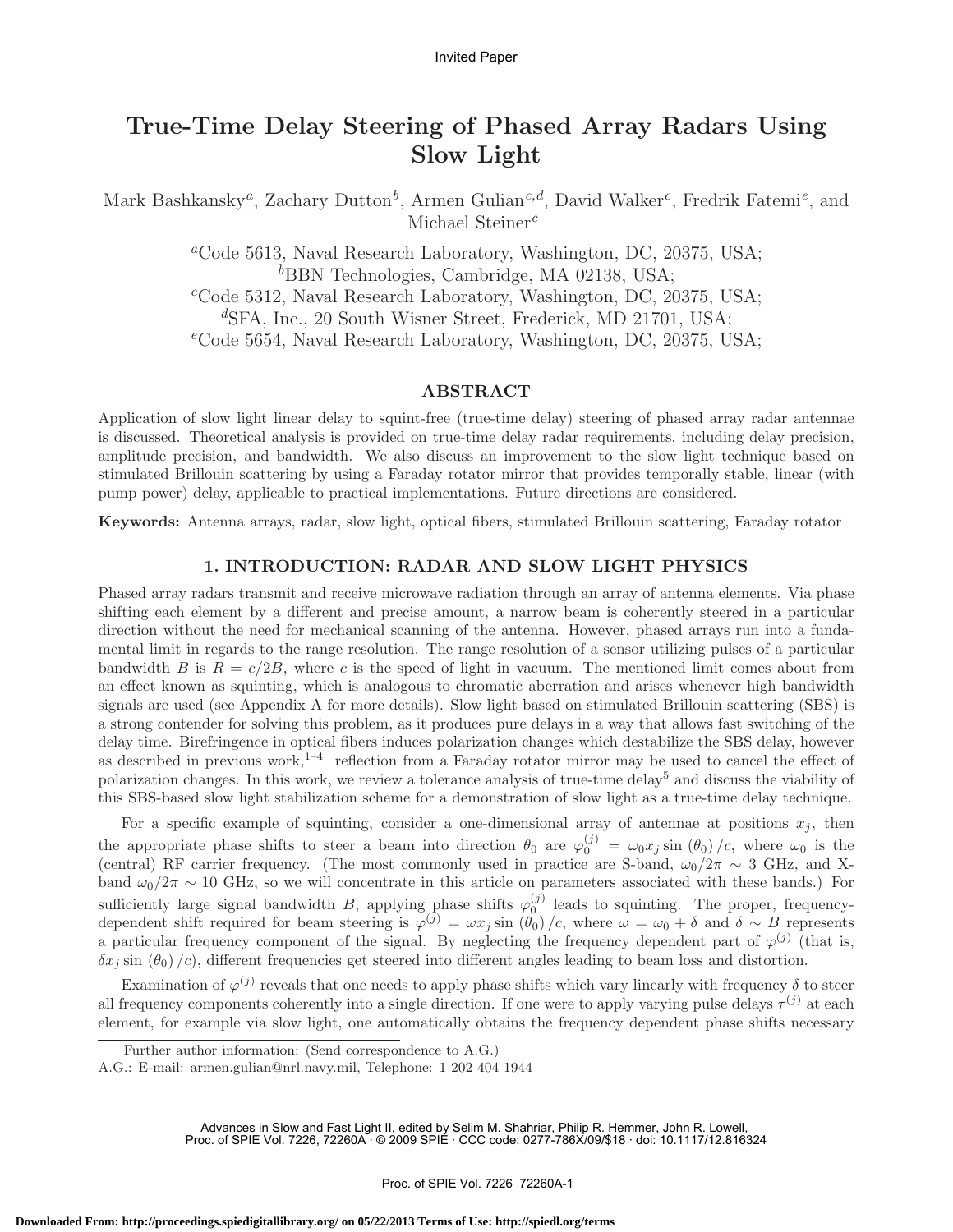for wide-band beam steering. This is referred to as true time delay  $(TTD)^6$  in the context of phased array radar. The requirements for implementing TTD depend on a number of factors related to the radar design.

The slow light techniques share the important characteristic that the optical signal delays are quickly and easily controllable by adjustment of an auxiliary pump or control field. This makes many of them applicable to fast and agile beam steering in phased array radars. In order to assess how various techniques (atomic systems, optical fiber techniques, solids, semiconductors, photonic bandgap materials, etc.) could perform in this context, one must consider their performance with regards to providing appropriate delay ranges and precisions, bandwidths, amplitude and phase stability, dynamic range, multiple beam capabilities, and ease of hardware integration into a radar system.

In this article, we first consider the performance of beam steering by phase shifters for a variety of parameters to identify regimes in which TTD are necessary. We then analyze the beam forming with TTD in the presence of delay errors, amplitude errors, and finite bandwidths and identify the necessary characteristics to obtain a certain baseline level of performance. Most of our results are presented for X-band parameters, however, we give corresponding numbers for an S-band system and the results are typically quite easy to generalize to any frequency. Using our analysis, one can assess how suitable various slow light techniques would be for this very promising application of slow light. We then discuss results of a specific implementation of the Faraday rotator mirror-based slow-light scheme for pump power-monitored linear delays. Finally, we consider possible future directions of this work.

#### **2. RADAR REQUIREMENTS FOR TRUE-TIME DELAY**

True-time delay eliminates squinting by providing phase shifts that vary linearly with frequency. In particular, the array factor (see Appendix A) becomes

$$
A^{(TTD)}(\theta,\omega) = \sum_{j} a_j \exp[i\omega(u-u_0)x_j/c]
$$
 (1)

The actual signal frequency  $\omega$  (rather than the center frequency  $\omega_0$ ) determines the applied steering phase shift,  $\varphi^{(j)} = \omega u_0 x_j/c$ . The physical delay applied to achieve this is  $\tau_d^{(j)} = \varphi^{(j)}(\omega)/\omega = u_0 x_j/c$ . Calculation of the array factor reveals that perfect beam forming is recovered even for large bandwidths. The solid curve in Fig. 1(a) is an example for  $N = 128$  elements, X-band, with  $B = 1$  GHz. In a TTD system, a large B can reduce the sidelobe variations, but leaves the main lobe intact.

In order to scan the beam, one must be able to adjust the delays at each element over the required range. Note that only the *relative* delay affects the beam steering, so one would design the system so the element at one end  $(j =1)$  would not need any delay adjustment, while the far end element  $(j = N)$  would have the maximum required adjustable delay range  $\tau_d^{(max)} = u_0 L/c$ , where  $L = N\lambda_0/2$  is the total size of the array. In the extreme limit of 90 degree steering,  $u_0 = 1$  and  $\tau_d^{(max)}$  is simply the time for light to propagate a distance L. For an X-band system with  $N = 128$  elements, and 60 degree steering,  $\tau_d^{(max)} = 5.5$  ns, while an S-band system with the same number of elements, due to the larger  $\lambda_0$ , would require  $\tau_d^{(max)} = 18.3$  ns.

#### **2.1. Delay precision**

Unintended fluctuations of the individual element delays will degrade the coherent summation needed for beam forming and so one must be able to precisely control them. The dashed and dotted curves in Fig. 1(a) plot array factors where each element is given a random error in delay, with a Gaussian distribution of width  $\tau^{(e)}$ . One sees a degradation of the main lobe level (MLL). It also elevates the side lobe level and introduces some random fluctuations in the sidelobes, which is an important consideration when performing clutter suppression. Fig. 1(b) plots the MLL loss as a function of  $\tau^{(e)}$  for  $N = 128$ . We confirmed that this loss was independent of N in all cases and that 1 dB of loss occurs at  $\tau^{(e-crit)} = 8$  ps. This time-scale is related to the time for light propagation across one element which is  $\lambda_0/2c = 1/2f = 50$  ps (though the exact value of the tolerance,  $\tau^{(e-crit)}$ , depends on our choice of a critical loss, chosen to be 1 dB in this analysis). Note, however, that the *relative* delay control required does depend on N. For example, for  $N = 128$ ,  $\tau^{(e-crit)}/\tau_d^{(max)} = 0.0015$  (or 28 dB dynamic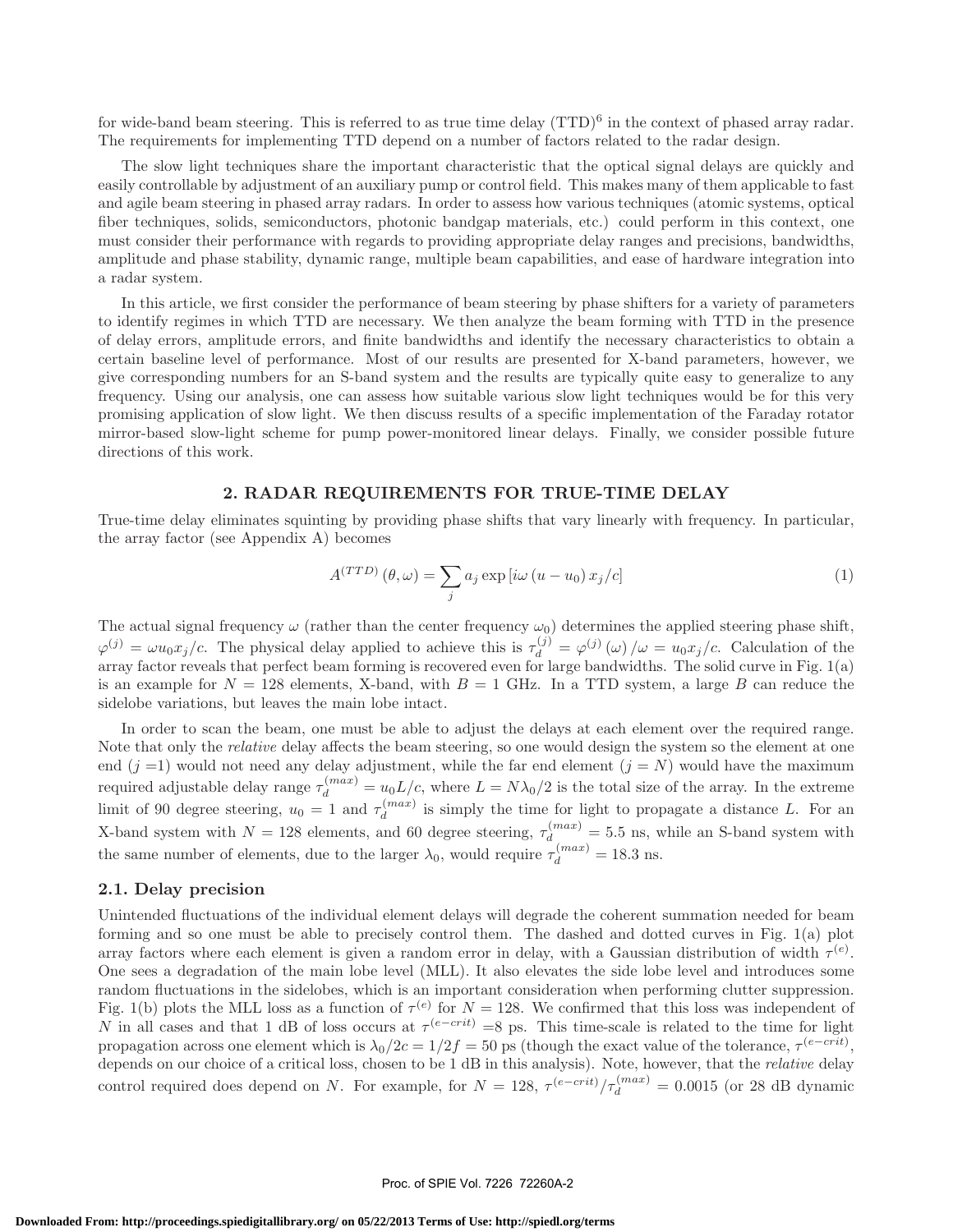

**Figure 1.** Effect of delay precision in beam forming.  $\omega = (2\pi) 10 \text{ GHz}$  center frequency with  $B = (2\pi) 1 \text{ GHz}$  bandwidth.<br>(a) Array factor  $A_B^{(TTD)}(\theta)$  of an  $N = 128$  element array with perfect TTD (solid curve) and arr fluctuations in the delays of  $\tau^{(e)} = 3$  ps (dashed) and  $\tau^{(e)} = 11$  ps (dotted) (b) MLL loss at  $\theta_0 = 30$  degrees versus delay fluctuation  $\tau^{(e)}$ . (c) Side lobe level (SLL) at  $\theta_0 = 30$  degrees versus delay fluctuation  $\tau^{(e)}$ .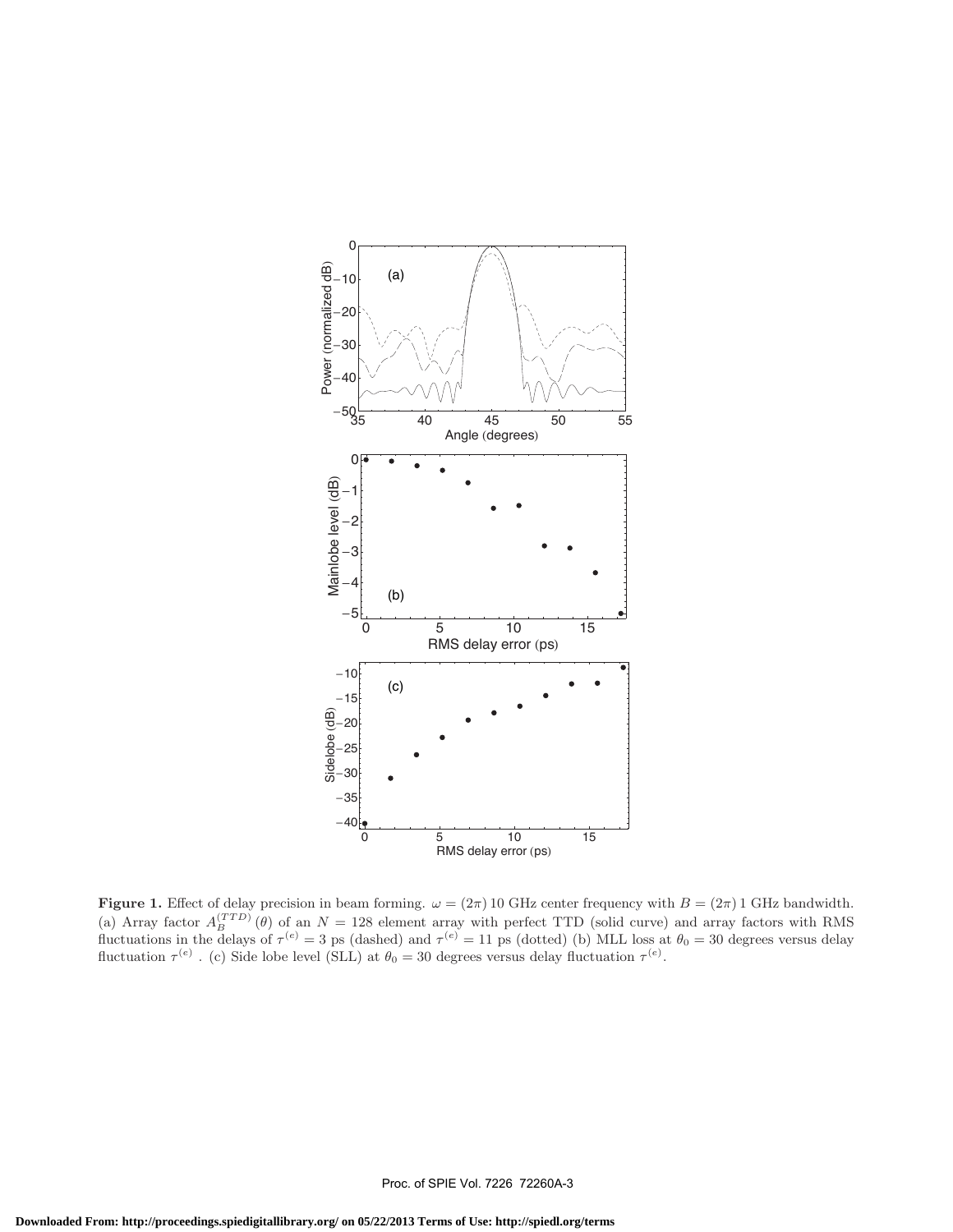range) and every factor of two in N will add 3 dB of dynamic range requirement. An S-band radar, would have  $\tau^{(e-crit)} = 27$  ps (though a correspondingly larger delay range, so the dynamic range requirement would be the same). For a prototype  $N = 4$  array, a relative delay control of 0.05 would suffice.

Note from the beam patterns in Fig. 1(a) that the sidelobe level rises dramatically with delay fluctuations. Fig. 1(c) shows the sidelobe level as a function of the time fluctuation level  $\tau^{(e)}$ . In particular, at  $\tau^{(e-crit)} = 8$  ps, the sidelobe level has gone from the designed (Taylor weighted) level of -40 dB to approximately -21 dB. This has a large effect on clutter suppression and so for many applications the sidelobe requirement will demand more precise delay precision than the main lobe requirement.

In traditional phased array radars, a large amount of calibration and correction is done once the system is constructed, to correct for errors in element spacing, element amplitudes, etc. One can use this same strategy in a TTD system so repeatable, systematic errors in particular delays of particular elements can be corrected in a fielded system. It is only random shot-to-shot fluctuations which must be kept below this critical precision  $\tau^{(e-crit)}$ .

#### **2.2. Amplitude precision**

The other important characteristic is the precision with which the amplitude is preserved by the TTD process. In slow light based on electromagnetically induced transparency (EIT), decoherence will lead to signal attenuation which is related to the delay.<sup>7</sup> Similarly, in fiber-based gain processes, such as stimulated Brillouin scattering, there will be a delay-dependent gain, though there are methods to mitigate this problem.<sup>8</sup> In a TTD radar system, one will need to compensate for these delay-dependent amplitude effects with variable attenuators and/or gain processes (again, as done in calibrating a traditional phased array). However, there will be some residual amplitude errors that will degrade the beam forming. Fig. 2(a) compares the array factor obtained with a perfect TTD with one that has relative amplitude errors of  $a^{(e)} = 0.2$ . For this calculation, each amplitude  $a_i$ is multiplied by a factor  $(1 + \alpha)$ , where  $\alpha$  is chosen from a Gaussian distribution of width  $a^{(e)}$ . We see that the amplitude errors have no effect on the main lobe, as the elements are all still perfectly phased and have symmetric positive and negative amplitude errors. However, the amplitude errors clearly inhibit the side lobe suppression being performed by the Taylor weighting. Fig. 2(b) plots the largest side-lobe level versus  $a^{(e)}$ . We lose about 3 dB of suppression for  $a^{(e)} = 0.05$  (or 13 dB dynamic range). This is a remarkably weak sensitivity compared to the much more stringent delay precision requirements. In addition to amplitude fluctuations, one can also have independent random phase fluctuations. However, these are mathematically equivalent to the delay fluctuations using the corresponding phase error  $\varphi^{(e)} = \omega_0 \tau^{(e)}$ . Using this we find the critical phase error level for 1 dB loss is  $\varphi^{(e)} = 0.08$ .

#### **2.3. Bandwidth**

One important consideration in applying slow light methods to beam steering is that, because they rely on the introduction of dispersive features in the index of refraction, they inevitably (by Kramers-Kronig relations) have a finite bandwidth. Generally speaking, the leading order bandwidth effect is due to parabolic frequency dependence of the amplitude gain or loss that leads to pulse broadening.<sup>9</sup> For certain systems, such as EIT in atomic systems,<sup>10</sup> this bandwidth can be quite small ( $\sim 1$  MHz) for reasonable pump powers. It is partly for this reason that slow light in semiconducting materials and optical fibers has been pursued recently.<sup>11, 12</sup> The bandwidth requirements for radar application are quite clear, since it is the signal bandwidth restriction from squinting (and resulting limitation on range resolution) that first motivated TTD.

A typical 127-bit pulse compression sequence with a 1 ns bit length is shown in Fig. 3(a). These sequences have a time-bandwidth product much greater than unity. After being subject to a finite bandwidth of 1 GHz due to slow light delay mechanism, higher frequency components will be attenuated, resulting in a distorted sequence shown in Fig. 3(b).

Simulations of the beam forming taking into account a finite bandwidth, done by weighting different frequencies according to some attenuation or gain law, show that this has no effect on the array factor other than to attenuate (or apply gain) to the entire pattern. Thus, one can estimate the MLL loss simply by calculating the transmission of the slow light system for a bandwidth of interest.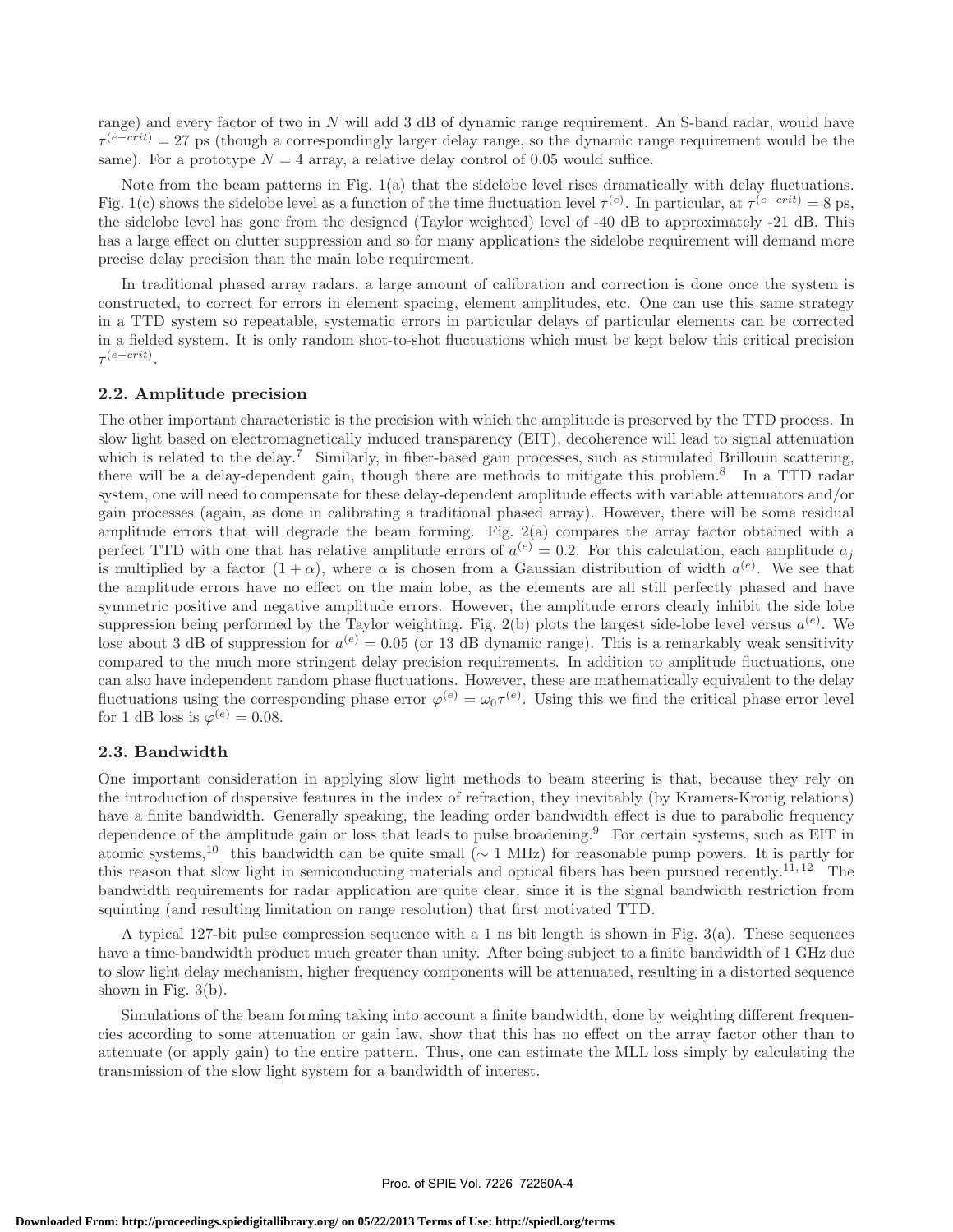

**Figure 2.** Effect of amplitude fluctuations in beam forming.  $\omega = (2\pi)10$  GHz center frequency with  $B = (2\pi)1$  GHz bandwidth. (a) Array factor of an  $N = 128$  element array, steering at  $\theta_0 = 30$  degrees, with perfect TTD (solid curve) and with amplitude fluctuations  $a^{(e)} = 0.2$  (dashed). (b) Maximum SLL versus amplitude fluctuation  $a^{(e)}$ .

The bandwidth distortion will have a much more direct effect when one considers the signal processing used to obtain range information. Ultimately, the range resolution will be restricted to  $R = c/2B$ , where B is the bandwidth of the slow light mechanism. We note that, just as known amplitude and phase errors can be calibrated and corrected, known pulse distortion or dispersion effects can sometimes be compensated. However, one will always be limited if a particular frequency component is attenuated significantly with respect to the system noise. This is illustrated in Fig. 3(c) where the solid curve shows auto-correlation between two perfectly transmitted sequences, the dashed and dotted curves show cross-correlation between perfect and filtered sequences with bandwidth of 1 GHz and 0.5 GHz respectively. The dashed curve is the one we wish to use in practice. For these calculations the bit length is one nanosecond and the bandwidth filter applied (B) was a Lorentzian with linewidth of either 1 GHz or 0.5 GHz. This corresponds to the range resolution of approximately  $c/2B = 15$  cm (1 GHz) or 30 cm (0.5 GHz). As discussed earlier, besides having a negative impact on the resolution, the finite bandwidth also causes reduction in the signal amplitude.

## **3. SBS-BASED SLOW LIGHT APPROACH TO PRODUCING TRUE-TIME DELAY**

### **3.1. Theory**

In SBS, as it is used for slowing light,  $12, 13$  pump and Stokes beams counterpropagate through a nonlinear medium. When their frequency difference is close to the Brillouin frequency for the medium, their interaction creates an acoustic wave. The pump beam, seeing a refractive index modulation that moves at the speed of sound in the medium, scatters, causing the Stokes beam to be amplified and delayed. The envelope of the acoustic wave is driven by a term proportional to the product of the pump and Stokes fields and their mixing efficiency, k, which is determined by the beam polarizations.

In the absence of birefringence, and when both pump and Stokes are linearly polarized, this mixing efficiency will be 1 when pump and Stokes polarizations are parallel, and 0 when they are orthogonal. As optical fibers typically used for SBS-based slow light have some small amount of random birefringence, the pump polarization will change as it propagates through the fiber, following a random trajectory on the Poincaré sphere. If the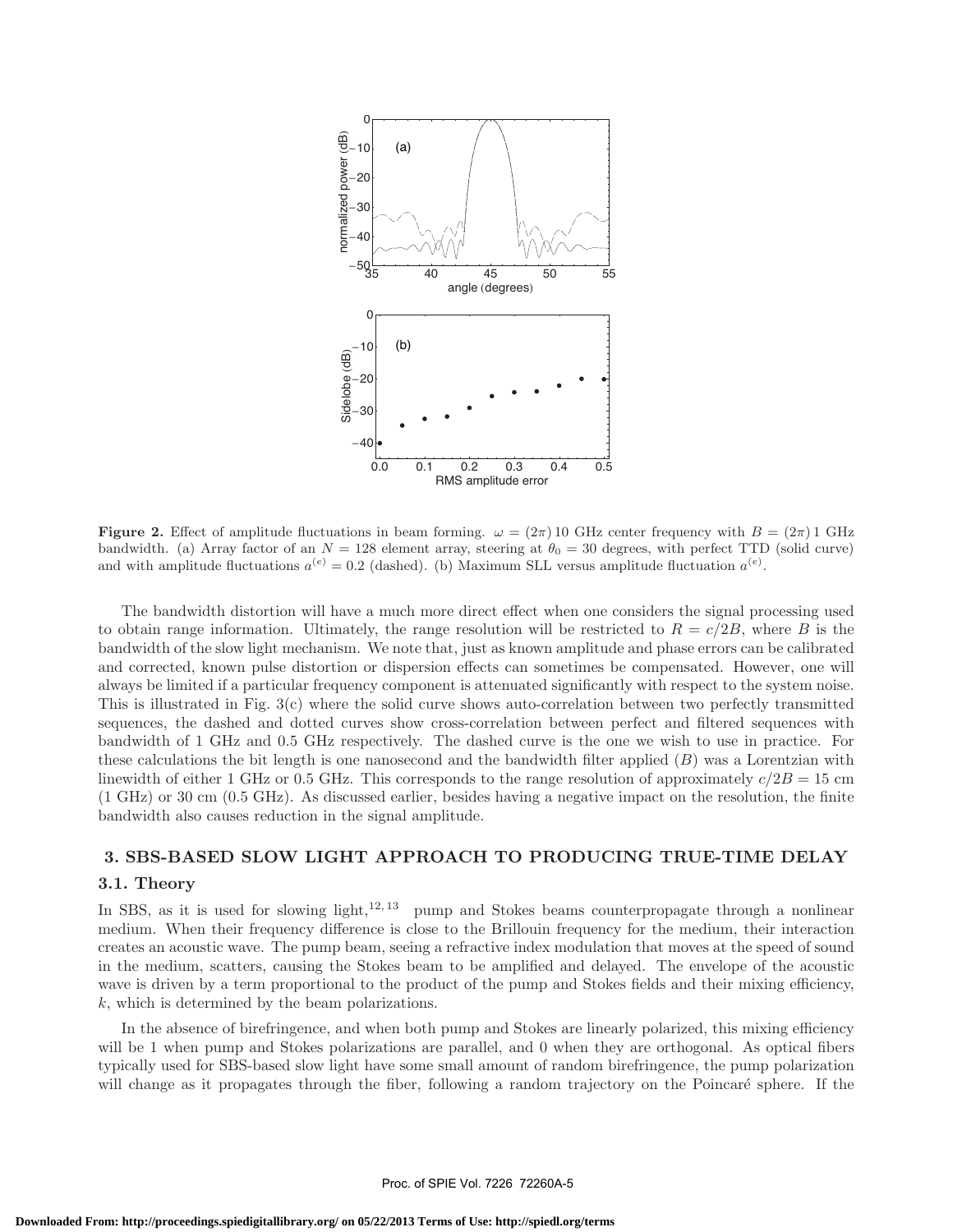

**Figure 3.** Bandwidth limitations on radar pulse sequences. (a) Typical compression sequence: 7-bit Maximal length sequence with 1 ns bit length, (b) Effect of slow light finite bandwidth of 1 GHz on the sequence (c) Effect of finite bandwidth on the range resolution given by cross-correlation of compression sequences. Solid curve: auto-correlation of perfectly transmitted sequence (a). Dashed curve: cross-correlation of perfect (a) and 1 GHz bandwidth-limited (b) sequences. Dotted curve: cross correlation of perfect (a) and filtered 0.5 GHz bandwidth-limited sequences.



**Figure 4.** Pump and Stokes are coupled into a spool of fiber from one end with orthogonal polarizations. The Faraday rotator mirror reflects these beams and rotates their polarizations by 90 degrees. As they return, the Stokes now has the correct polarization for maximizing its Brillouin interaction with the counterpropagating pump.

Stokes beam is launched from one end of the fiber, with a polarization ellipse that perfectly overlaps that of the pump beam at that point and with a handedness that matches that of the pump (launched from the opposite end of the fiber), the counterpropagating Stokes beam, seeing the same birefringence as the pump did, will unwind the changes to the pump polarization, so that both the polarization ellipse and handedness of the pump and Stokes continue to coincide at each point along the fiber. (Following van Deventer,  $^{14}$  we define handedness with respect to the propagation direction of the beam.) Typically, ensuring that the polarization ellipses of the counterpropagating pump and Stokes continue to overlap precisely at one end of the fiber requires that the temperature and physical perturbations of the optical fiber be strictly controlled to avoid the need for repeatedly adjusting beam polarizations.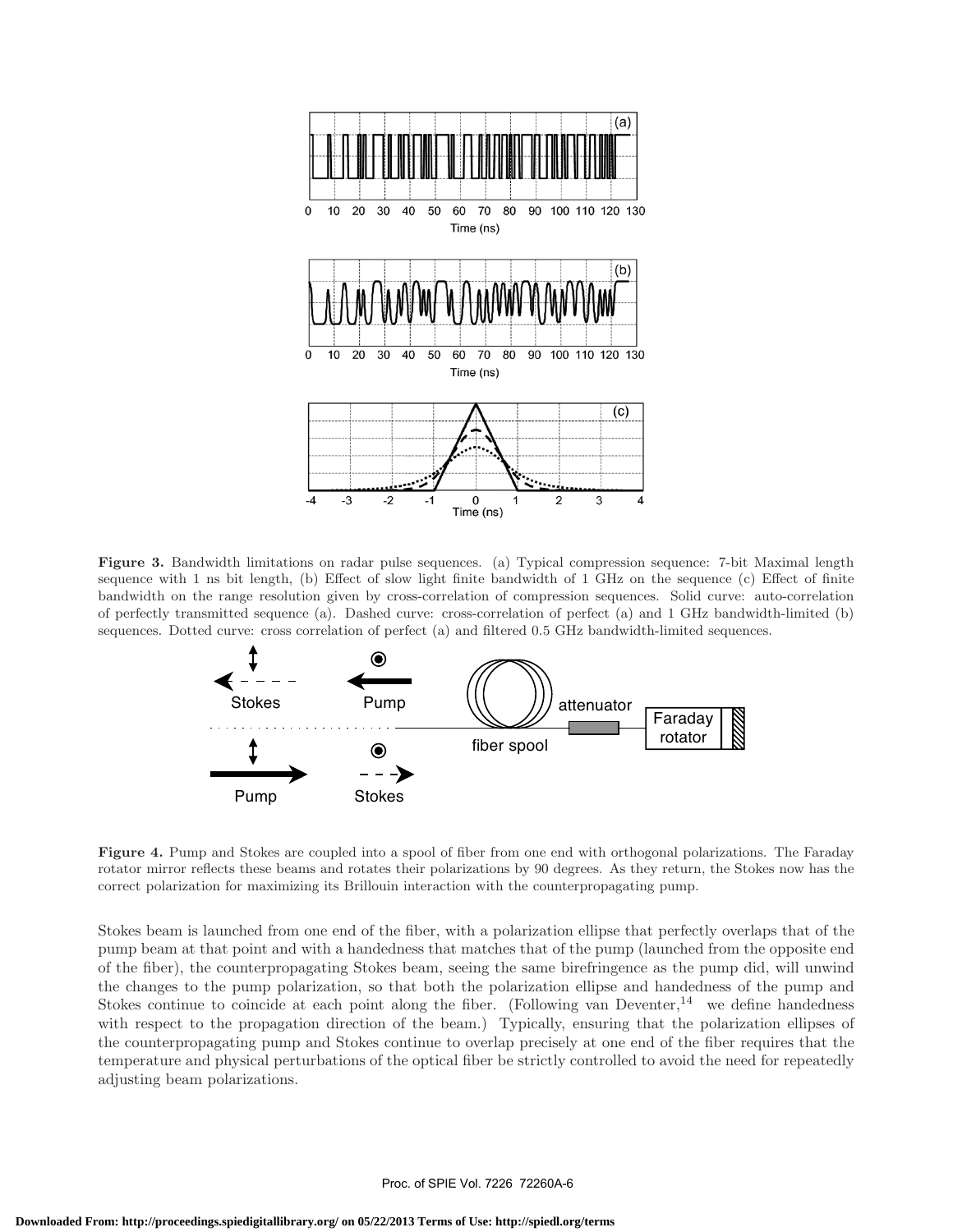

**Figure 5.** The Faraday rotator mirror configuration for slowing light using SBS, as described in the text. The Stokes beam passes through two Mach-Zehnder electro-optic modulators (EOM) and an isolator before combining with the orthogonally-polarized pump beam at the polarizing beam combiner. It passes through the fiber spool, the 10/90 splitter, an optional 5 dB attenuator and a fiber polarization controller before reaching the Faraday rotator mirror (FRM). On its return, its rotated polarization causes it to emerge from the other port of the beam combiner, where it then passes through the circulator and is detected at the photodetector.

However, if one attaches a Faraday rotator mirror (and an attenuator to eliminate double-pass effects) to one end of the fiber and launches co-propagating, orthogonally-polarized pump and Stokes into the other end (see Fig. 4), one obtains the same overall SBS Stokes gain (a mixing efficiency of  $k = 2/3$ ) as with the same fiber in the conventional scheme when the polarizations have been manually optimized. More specifically, the retroreflected Stokes has its polarization ellipse rotated by the Faraday rotator mirror to exactly overlap that of the pump beam just before the Faraday rotator mirror. The polarization ellipse of the Stokes then follows that of the pump all the way back to the entrance to the fiber, resulting in stable, maximum Stokes gain without need to adjust polarizations. A Faraday rotator mirror was used in a similar way as early as 1999 to measure variations in temperature or strain with optical fibers.<sup>3</sup> Walker, et al.<sup>4</sup> verifed that this scheme allows stabilization of the delays attainable using stimulated Brillouin scattering. In the next section, we review this experiment and discuss its delay precision.

A recently published result<sup>15</sup> shows that a similar, automatically-stabilized mixing efficiency may be obtained for fast light by an entirely different mechanism: Chin and co-authors have shown that as a single optical pulse develops spontaneously generated Stokes, the refractive index modification resulting from the depletion of photons will cause the pulse to advance. And since under high gains, the Stokes is generated with the same sense of rotation as the original beam, this process will then have a mixing efficiency of  $k = 1$ .

#### **3.2. Experiment**

Figure 5 shows the layout for the experimental demonstration. Power from a laser diode (running CW at a wavelength of 1548 nm) is split into two paths. Along the Stokes path, the beam passes through a Mach-Zehnder electro-optic modulator, driven at 10.877 GHz (the Brillouin shift frequency for our optical fiber), creating sidebands at the Stokes and anti-Stokes frequencies. An applied DC voltage suppresses the carrier frequency. A Stanford Research Systems DS345 function generator drives a second modulator which produces a Gaussian pulse train envelope. An isolator prevents feedback into the laser. Along the pump path, light is amplified by an Erbium-doped fiber amplifier (EDFA), passes through a polarization-maintaining circulator, and enters the polarizing beam combiner.

The pump beam and Stokes beam have p- and s-polarizations, respectively. They are combined in a polarizing beam combiner, the output of which is connected to a spool of SMF-28 optical fiber of length  $L=1.5$  km. At the other end of the spool is a Faraday rotator mirror (FRM) which reflects both beams back with their polarizations rotated by 90 degrees. In order to measure the pump power during the experiment, a 10/90 splitter is inserted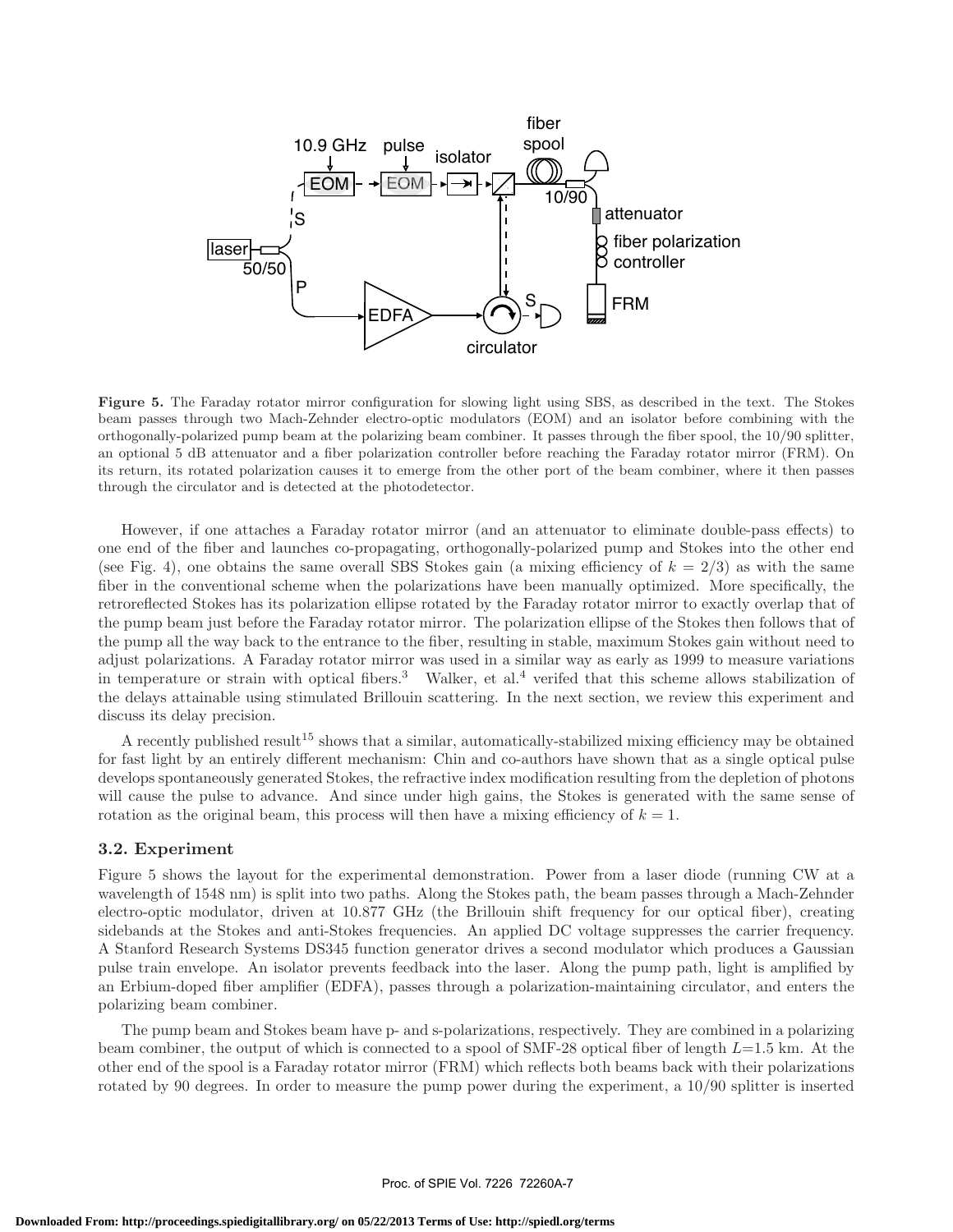

**Figure 6.** The conventional SBS configuration, as described in the text. Here, two circulators are used to separate and measure the counterpropagating pump and Stokes beams.

between the fiber spool and the Faraday rotator mirror. From the laser diode to the polarizing beam combiner, all the optical fibers in our set-up are polarization-maintaining. Typical powers at the output of the polarizing beam combiner are 50 nanowatts for the Stokes beam and tens of milliwatts for the pump.

A 5 dB attenuator is then inserted between the 10/90 splitter and the Faraday rotator mirror, to allow comparison with the conventional single-pass usage of the same fiber spool. In the presence of the attenuator, the pump beam returning from the FRM is too weak to induce significant Stokes amplification. The Stokes pulse that returns from the Faraday rotator mirror has a polarization ellipse which exactly coincides with that of the counterpropagating pump (see Fig. 4), so the Stokes beam is amplified and delayed as it travels from the FRM back to the polarizing beam combiner. The returning Stokes pulse is p-polarized and is detected at port 3 of the polarization-maintaining circulator with a TTI TIA-500 photodetector which is read with a Tektronix TDS 3052B oscilloscope. Without the attenuator, the reflected pump is sufficiently strong that it will cause the Stokes pulse to also be amplified and delayed as it propagates from the polarizing beam combiner to the Faraday rotator mirror.

As the Stokes pulses are about 200 nanoseconds long (FWHM), they are well within the measured 20 MHz SBS linewidth. We observe negligible pulse broadening for the range of pump powers in this experiment.

For comparison, we also run this experiment in the conventional SBS configuration. The layout is shown in Figure 6. Here, the fiber polarization controller is critical, and the Stokes polarization must be manually adjusted to produce either the best Stokes gain (for pump and Stokes having exactly overlapping polarizations ellipses and the same handedness) or the worst (pump and Stokes having orthogonal polarization ellipses and opposite handedness).

We manually perturb the fiber in the Faraday rotator mirror scheme with the fiber polarization controller and observe no discernible change in the Stokes gain. In contrast, in the conventional SBS scheme, such polarization perturbations cause the gain to vary by a factor of 20 at the same pump power.

By changing the EDFA current, we measure Stokes delay versus pump power in each of these configurations, averaging over 512 shots. The resulting data is shown in Figure 7 . The delay of the pulse is estimated from a fit, assuming that the measured pulse has a Gaussian temporal shape.

The measured delays are in good agreement for the single-pass FRM configuration (represented by open diamonds in the figures) and the conventional SBS configuration where the polarizations have been set for maximum gain (filled triangles).

We believe that the delay noise observed in our experiment is related to the EDFA. The output of the laser diode alone is very stable, both in power and polarization. Adjusting the EDFA current triggers an observable fluctuation in the polarization of the output which slowly decreases in magnitude. The amplifier output interacts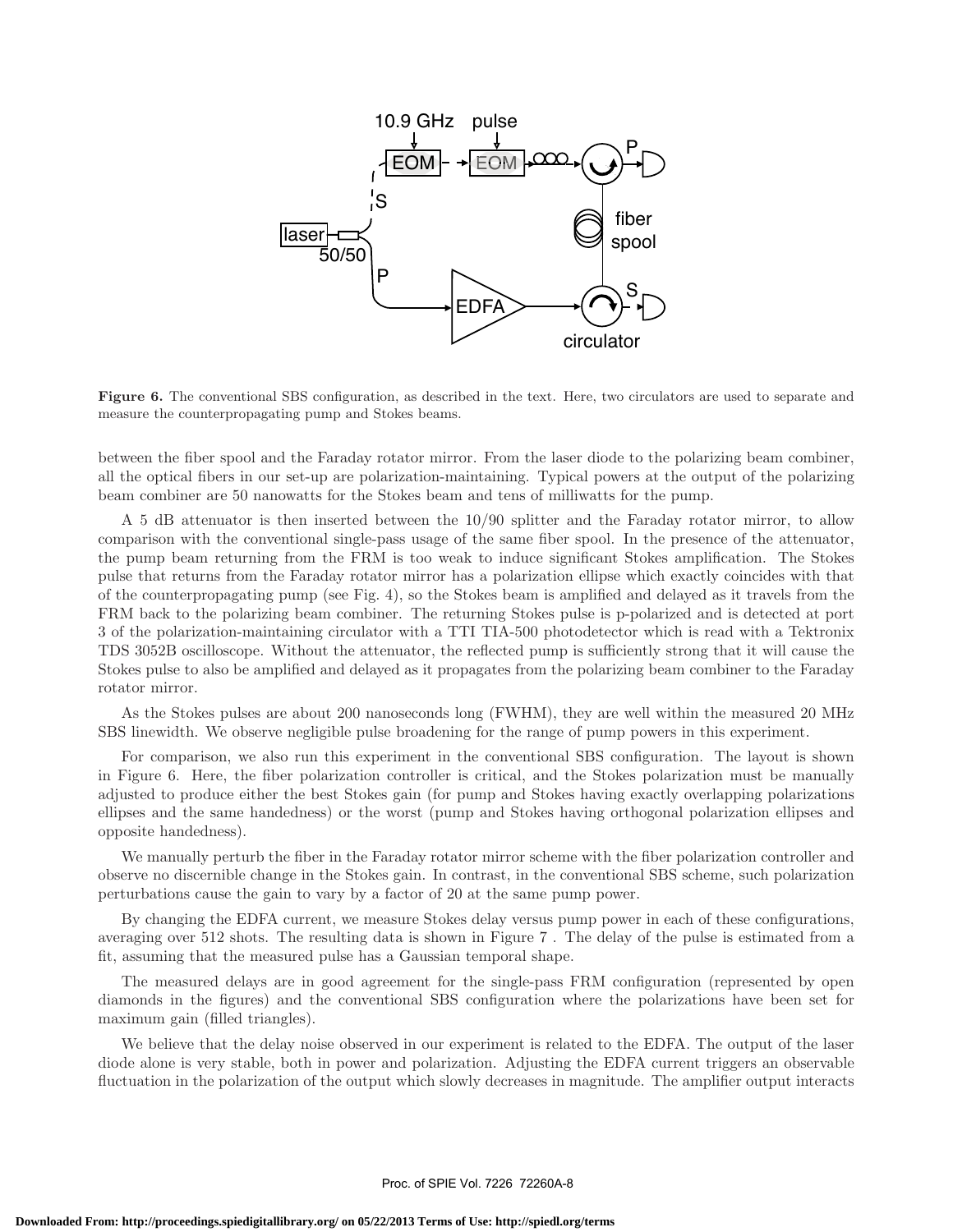

**Figure 7.** Measured delay versus pump power for various schemes. The circles represent data from the double-pass Faraday rotator mirror scheme. The diamonds show delays from the single-pass FRM configuration. The filled and empty triangles are the delays obtained from the conventional SBS scheme, for polarizations optimized for maximum and minimum delay, respectively.

with the polarization-maintaining circulator, converting the polarization fluctuations into power fluctuations. Eliminating this polarization-to-power conversion noise (with a sufficiently stable EDFA, this should be possible merely by using an external attenuator for amplitude control) should further improve delay precision to that required for a large-N array.

While this experiment was performed within the regular SBS bandwidth, this approach may be adapted to slow light over a much larger bandwidth (though with a corresponding decrease in delay due to the conserved delay-bandwidth product) by broadening the spectrum of the pump beam to accommodate the spectrum of the signal encoded on the Stokes beam.<sup>16, 17</sup>

#### **4. FUTURE WORK**

Latency (the total time required for the delay element to achieve its relative delay) is an important parameter in a delay element. Fibers made from materials such as chalcogenides rather than silica have larger gain coefficients and therefore require less fiber length (and therefore less time) to achieve the same delay. Storing and retrieving light pulses<sup>18</sup> could allow much shorter latency.

Stimulated Brillouin scattering may also have untapped potential for the creation of high frequency sound waves, in a manner distinct from the thermomodulation approach<sup>19</sup> and compatible with non-conducting materials. Such ultrasonic waves could potentially be used for applications such as superwide-bandwidth all-optical avalanche photon detectors, information transfer with low heat-loads, and non-invasive acoustic imaging.

Noise sources and other possible obstacles to the above objectives include Rayleigh scattering, backscattering from imperfections, and thermally excited sound waves with the resulting Brillouin scattering. Maximizing the efficiency of phonon generation and minimizing the noise sources are critical for photon detection performance.

#### **5. SUMMARY**

We have considered how tunable optical time delays using slow light could be exploited to improve the range resolution of phased array radar systems. By considering a basic model for phased array beam steering, we have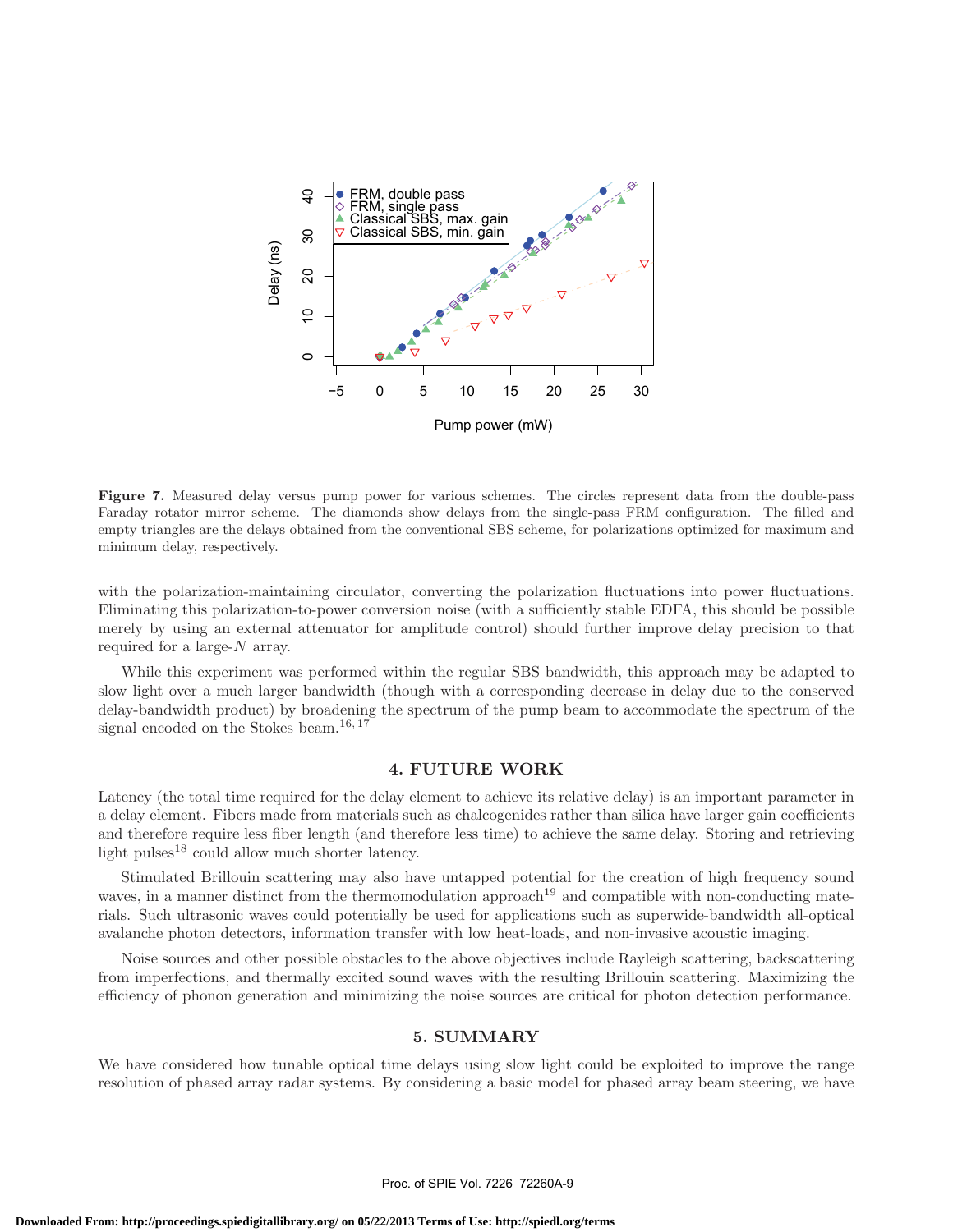calculated the bandwidths at which squinting is introduced into traditional phase shifter systems (using < 1 dB loss of the main lobe as a base requirement). We found that for an X-band system with  $N = 128$  elements and  $\pm 60$  degree steering capability, squinting attenuates the main lobe for bandwidths  $B > 220$  MHz, and that this cut-off scales as 1/N. True time delay can eliminate this problem, provided one can obtain delay ranges of 5.5 ns for  $N = 128$ , and delay precision with dynamic range 29 dB. The delay range requirement scales directly with N and inversely with carrier frequency. The sidelobe levels also rise dramatically with delay fluctuations and so must be taken into account in evaluating the slow light mechanisms performance for applications where low sidelobes are required. By contrast, the beam-forming is much less sensitive to amplitude fluctuations of the elements. The main lobe level is not effected by amplitude fluctuations, and amplitude fluctuations of 13 dB end up raising the sidelobe levels 3 dB. Finally, the bandwidth of the slow light mechanism will limit in a direct way the bandwidth of the surviving pulses (especially high time-bandwidth pulse compression sequences) which provide the desired range resolution. In addition, the dynamic range, latency and multiple beam capabilities must also be considered in evaluating the ability of a given slow light mechanism to be used in radar beam steering. As one promising approach to TTD, we have experimentally demonstrated an SBS setup based on a Faraday mirror. Application of slow light for TTD in real phased array radar systems could become possible in the near future.

#### **APPENDIX A. SQUINTING IN PHASE SHIFTER BEAM FORMING**

Phase shifters introduce errors for high bandwidth signals (squinting). To quantify this, we consider a one dimensional N = 128 element, X-band system, with half-wavelength element spacing:  $x_j = j\lambda_0/2$ . While radars are usually two-dimensional planar arrays, the squinting effects in each dimension are separable. Thus if squinting results in 1 dB loss in one dimension, then there would be 2 dB loss if one scanned the beam over the same angle range in each dimension (though note that often the steering requirements may be much more severe in one dimension, for example, for a ship-based radar scanning the horizon). We consider scanning angles up to  $\pm 60$  degrees. The array factor generated for a beam steered towards angle  $\theta_0$ , as a function of angle  $\theta$  and signal frequency  $\omega$ , is the coherent sum of all the elements,

$$
A(\theta,\omega) = \sum_{j} a_j \exp[i(\omega u - \omega_0 u_0) x_j/c]
$$
 (2)

where  $u = \sin(\theta)$ ,  $u_0 = \sin(\theta_0)$  and  $a_i$  is the element weighting. We will consider here the typical case of Taylor weighting<sup>20</sup> with sidelobe level -40 dB (a uniform weighting gives -15 dB sidelobes). This low sidelobe level is important for clutter suppression algorithms in the signal processing. Note that  $\varphi_0^{(j)} = \omega_0 u_0 x_j/c$  represents the phase shift applied to a particular element j. To account for a wideband signal of bandwidth  $B$  we consider a uniform integration of the power over the relevant frequencies. This assumes that the signal replica that is used in the radars matched filter<sup>21</sup> is optimized to include the effects of the array, i.e. is the expected received signal from a point target. We then get a beam profile:

$$
\left|A_B\left(\theta\right)\right|^2 = \frac{1}{B} \int_{\omega_0 - (2\pi)B/2}^{\omega_0 + (2\pi)B/2} \left|A\left(\theta, \omega\right)\right|^2 d\omega. \tag{3}
$$

The solid curve in Fig. 8(a) shows the beam pattern for steering to 45 degrees for a narrow-band signal  $(B = 0)$ . The 3 dB beam-width is seen to be on the order of 1 degree (generally ~ 100/N degrees) and the sidelobe levels are indeed -40 dB as designed. The dashed and dotted curves then show the results for  $B = 300$  MHz and 1 GHz, respectively. As B increases, one sees a severe loss of the MLL and a spreading of the beam. In Fig. 8(b) we plot the MLL versus the relative bandwidth of the signal  $B/\omega_0$  for several different steering angles. Because larger phase shifts are needed for larger steering angles, the errors introduced are correspondingly larger. Fig. 8(c) shows the loss versus steering angle for  $B = 300$  MHz. Taking an upper limit of 1 dB MLL loss over the entire  $\pm 60$  degree scan as a benchmark performance requirement, the squinting problem limits an X-band system to  $B < 220$  MHz for this size array. Since the relative bandwidth determines the loss, an S-band system would be limited to  $B < 70$  MHz.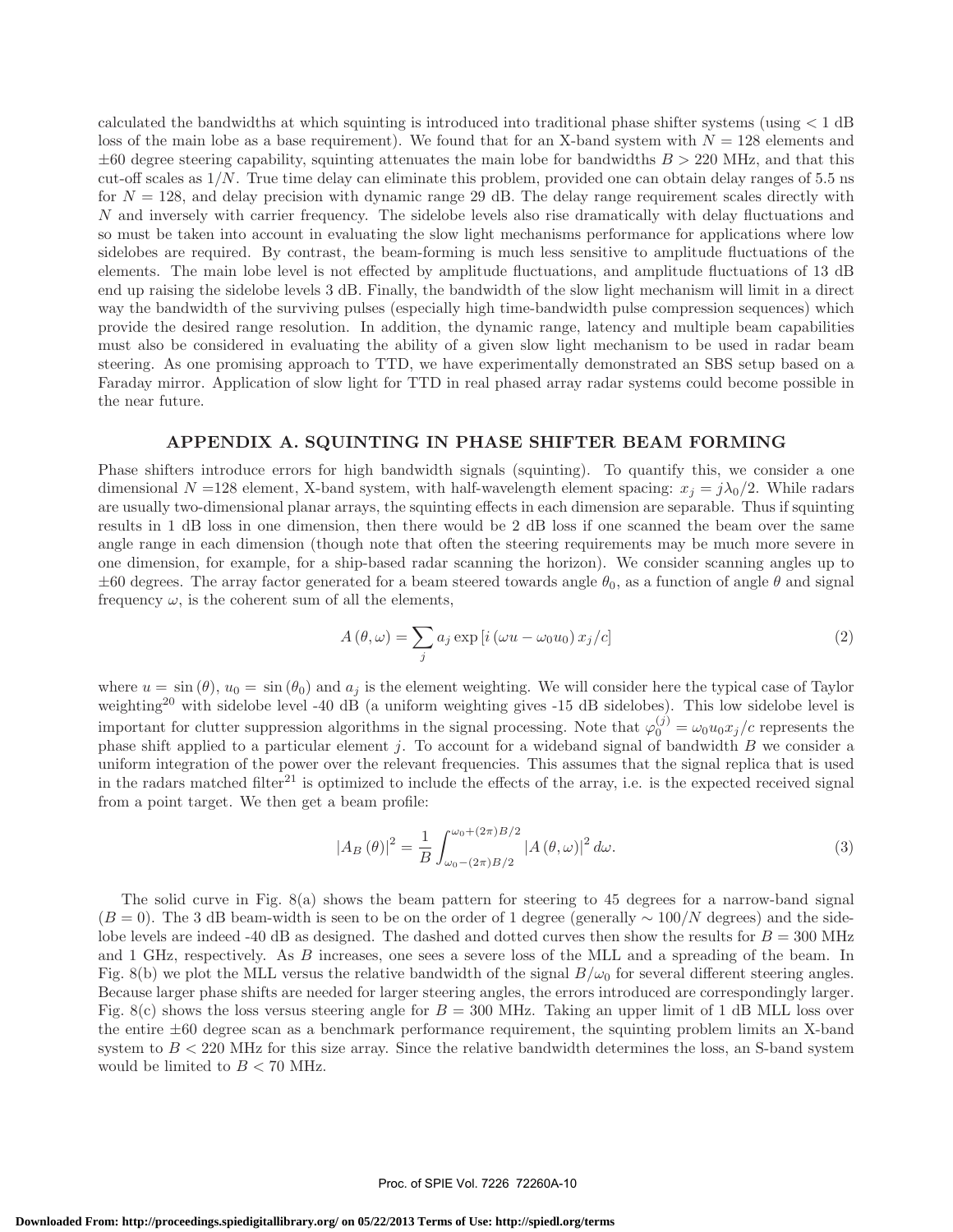

**Figure 8.** Squinting in phase shifter beam forming. 10 GHz center frequency (X-band) (a) Array factors  $A_B(\theta)$  for  $B = 0$ (solid curve), 300 MHz (dashed) and 1 GHz (dotted). One clearly sees decrease in the main-lobe level and spreading of the beam. (b) Main-lobe level (MLL) (in dB) versus relative bandwidth,  $B/\omega_0$  for steering angles  $\theta_0 = 10$  (solid), 30 (dashed), and 60 (dotted) degrees. (c) MLL versus angle  $\theta_0$  for B =300 MHz. (d) Bandwidth B at which MLL loss becomes 1 dB at  $\theta_0 = 60$  degrees vs. number of elements N.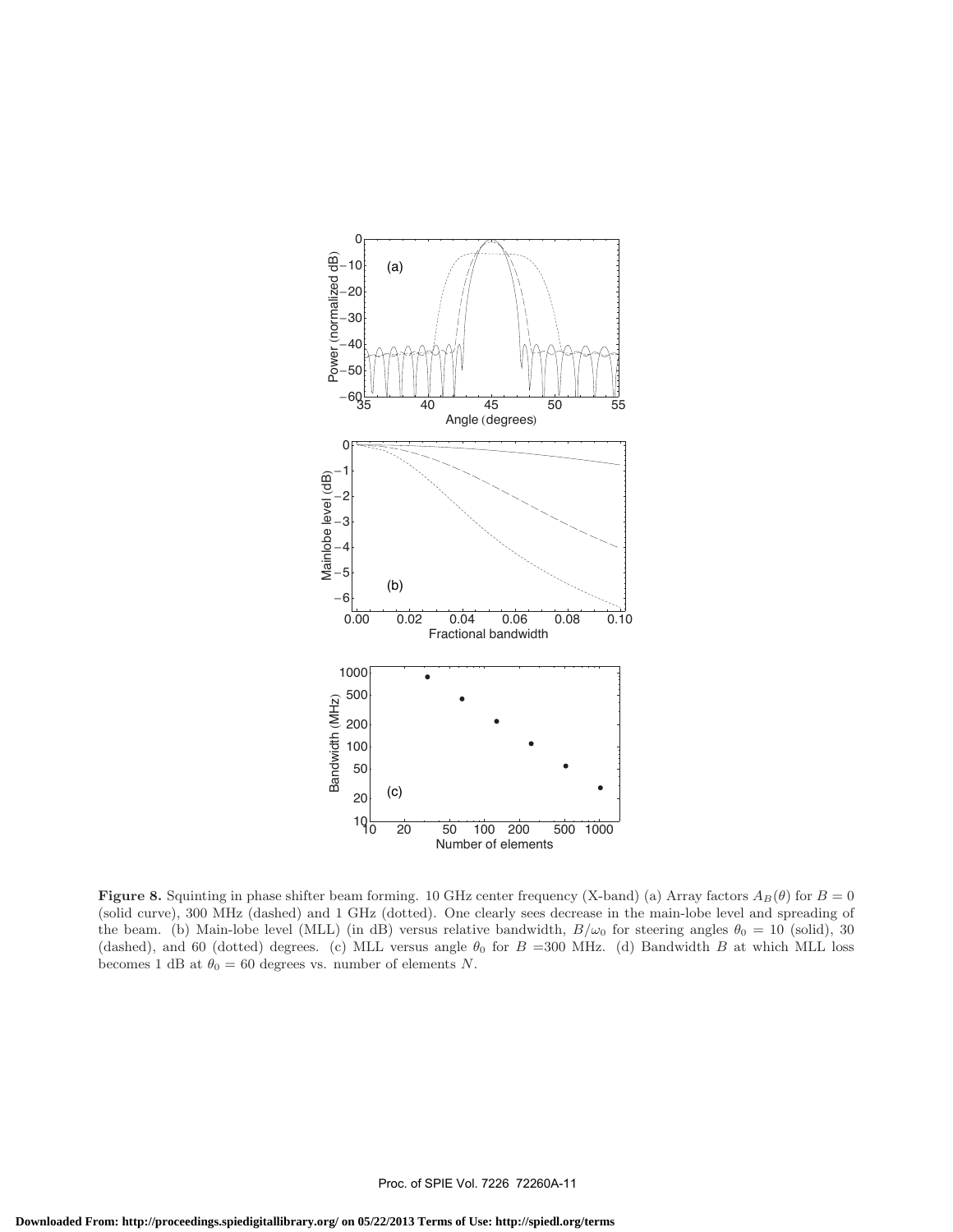To obtain better cross-range resolution, arrays use more elements to decrease beam-width  $\sim 100/N$ . However, doing this makes the main lobe more sensitive to the chromatic dispersion of a particular bandwidth signal B. In Fig. 8(d), we plot the critical point where the MLL loss becomes 1 dB for 60-degree beam pointing versus the number of elements,  $N$ . There is clearly a direct  $1/N$  scaling in the bandwidth. This plot shows the direct trade-off between cross- and range-resolution present in phased arrays, as the cross-range resolution is determined by the beam width  $1/N$  while the range-resolution scales as  $1/B$ .

#### **ACKNOWLEDGMENTS**

This research was supported by the U.S. Office of Naval Research.

#### **REFERENCES**

- 1. Martinelli, M., "A universal compensator for polarization changes induced by birefringence on a retracing beam," Opt. Commun., 72, 341-344 (1989).
- 2. Laming, R. I. and Payne, D. N., "Electric current sensors employing spun highly birefringent optical fibers," J. of Lightwave Tech., 7, 2084-2094 (1989).
- 3. Lecœuche, V., Webb, D.J., Pannell, C.N., and Jackson, D.A.,"25 km Brillouin based single-ended distributed fibre sensor for threshold detection of temperature or strain," Opt. Commun., 168, 95-102 (1999).
- 4. Walker, D. R., Bashkansky, M., Gulian, A., Fatemi, F. K., and Steiner, M. "Stabilizing slow light delay in stimulated Brillouin scattering using a Faraday rotator mirror," J. Opt. Soc. Am. B, 25, C61-C64 (2008).
- 5. Dutton, Z., Gulian, A., Bashkansky, M., and Steiner, M., [Slow Light: Science and Applications], Ed. Khurgin, J.B., and Tucker, R. S., CRC, (2008).
- 6. Frigyes, I. "Optically generated true-time delay in phased-array radars," IEEE Trans. Microwave Theory and Techniques, 43, 2378-2386 (1995).
- 7. Field, J. E., Hahn, K. H., and Harris, S. E., "Observation of electromagnetically induced transparency in collisionally broadened lead vapor," Phys. Rev. Lett., 67, 3062-3065, (1991).
- 8. Zhu, Z. and Gauthier, D. J., "Nearly transparent SBS slow light in an optical fiber," Opt. Express, 14, 7238-7245, (2006).
- 9. Boyd, R. W., Gauthier, D. J., Gaeta, A. L., and Willner, A. E., "Maximum time delay achievable on propagation through a slow-light medium," Phys. Rev. A, 71, 023801, (2005).
- 10. Hau, L. V., Harris, S. E., Dutton, Z., and Behroozi, C. H., "Light speed reduction to 17 metres per second in an ultracold atomic gas," Nature, 397, 594598, (1999).
- 11. Ku, P. C., Chang-Hasnain, C. J., and Chuang, S. L., "Slow light in semiconductor heterostructures (topical review)," J. Phys. D: Appl. Phys. 40, R93-R107, (2007).
- 12. Okawachi, Y., Bigelow, M. S., Sharping, J. E., Zhu, Z., Schweinsberg, A., Gauthier, D. J., Boyd, R. W., and Gaeta, A. L., "Tunable all-optical delays via Brillouin slow light in an optical fiber," Phys. Rev. Lett., 94, 153902 (2005).
- 13. Song, K. Y., Herràez, M. G., and Thévenaz, L., "Gain-assisted pulse advancement using single and double Brillouin gain peaks in optical fibers," Opt. Express, 13, 9758-9765 (2005).
- 14. van Deventer, M. O., [Fundamentals of bidirectional transfer over a single optical fibre], (Ph.D. thesis, Technische Universiteit Eindhoven, 1994).
- 15. Chin, S., Herràez, M. G., and Thévenaz, L., "Self-advanced fast light propagation in an optical fiber based on Brillouin scattering," Opt. Express, 16, 12181-12189 (2008).
- 16. Herràez, M. G., Song, K. Y., and Thèvenaz, L., "Arbitrary-bandwidth Brillouin slow light in optical fibers," Opt. Express, 14 (4), 3951400, (2006).
- 17. Zhu, Z., Dawes, A. M. C., Gauthier, D.J., Zhang, L., Willner, A. E., "Broadband SBS Slow Light in an Optical Fiber," J. of Lightwave Tech., 25 (1), 201-206, (2007).
- 18. Zhu, Z., Gauthier, D. J., and Boyd, R. W., "Stored Light in an Optical Fiber via Stimulated Brillouin Scattering," Science, 318, 1748, (2007).
- 19. Rothenberg, J. E., "Observation of the transient expansion of heated surfaces by picosecond photothermal deflection spectroscopy," Opt. Lett. 13, 713-715 (1988).